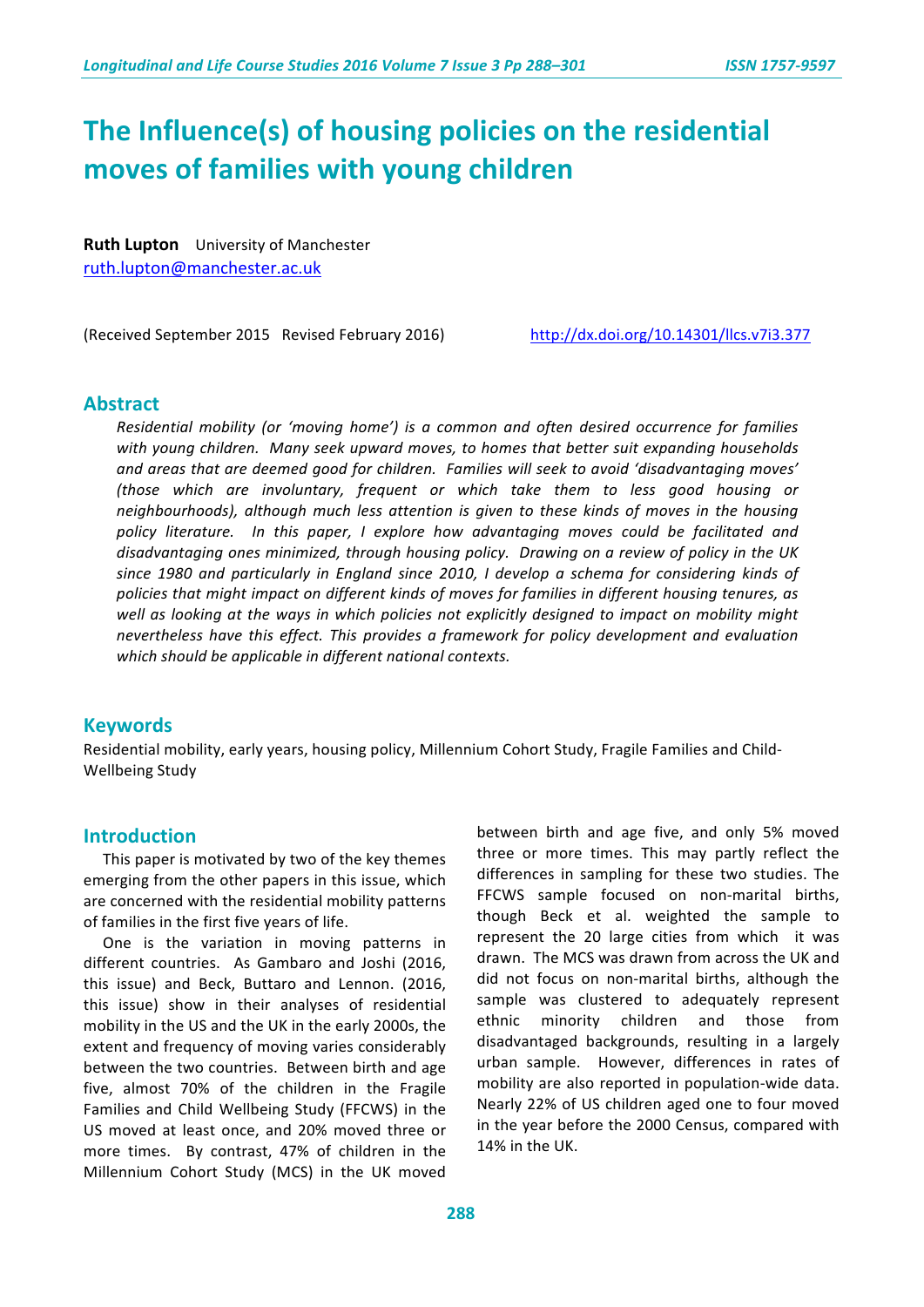The second theme is the different kinds of moves that young families make, and the effects of these. Many studies (although few concentrating on the early years) have examined the effects of residential mobility on children's outcomes, tending to find that residential stability is beneficial for child development (Jelleyman and Spencer 2008), and that frequent moves are particularly problematic (Astone & McLanahan 1994; Ziol-Guest & McKenna 2014). Cutts et al. (2011) also find that multiple moves are associated with poor health and developmental risk for very young children. However, there has been less focus on the type of moves that families make. Residential mobility ('or moving home') $\vert$  is a common and often desired occurrence for families with young children. Many people at this stage in the life cycle are seeking to upgrade to homes that are better suited to the needs of their growing families. Some will also be moving upwards in their careers, perhaps involving relocation for jobs and/or the financial capabilities to establish themselves in more well-to-do neighbourhoods or nearer well-regarded schools. These moves, which are voluntary, timely, and which improve the fit between the family's needs and its accommodation, can be thought of as 'advantaging moves'. However, some families make 'disadvantaging moves', which are involuntary and/or frequent and/or to smaller or lower quality homes or worse neighbourhoods. In this journal issue, Gambaro and Joshi (ibid) find that moves *per se* are not generally associated with adverse outcomes for children aged under five but that this can be the case when these moves are either made in adverse circumstances (such as job loss or family break-up) or result in less favourable housing and neighbourhood circumstances. As Clark demonstrates in this issue, the effects of moving under duress can be greater for households who are already more vulnerable.

The existing policy literature, however, pays relatively little attention to disadvantaging moves. As Clark (2012) argues, mobility studies have tended to downplay unexpected or unanticipated residential mobility, with much of the analysis set within the framework of purposive employment or housing related choices. Indeed, the concept of the housing 'career' implies an upward trajectory if not necessarily a linear one. In particular, the choice paradigm is less useful in social (public) housing,

where allocation rather than choice is often what determines residential location.

In this paper, I take an explicit look at the housing policy implications of the findings of the other papers in this issue, considering all the kinds of moves that families make not just the positive and planned ones. Housing policies are not the only influences on patterns of residential mobility. Comparing countries and time periods, social, cultural, geographical and economic factors will also account for variation, as will as other economic and social policies. However, it is not unreasonable to see housing policies as having a significant role, as Caldera Sanchez and Andrews (2011) show in their wider analysis of OECD countries. Thus if encouraging the kinds of moves that are beneficial for families, and minimizing the kinds of moves that are negative are legitimate goals, what would this mean in housing policy terms? What policy levers would need to be pulled, and how might policies affect mobility in unintended ways?

To do this, I draw on a review of housing policy in the UK since 1980, and particularly on a more detailed consideration of policy in England since 2010. This latter period is of particular interest because in a number of ways, residential mobility emerged as an explicit objective of policy in England at this time. In some respects, also, as I show, the UK system began to become more similar in character to the one which pertained in the US at the time the studies in this special issue were conducted. I make reference to some key US/UK comparisons simply to increase the utility of this paper in conjunction with the others in this issue which contrast the UK and US situations. However, my intention is not to evaluate specific policies or to make international comparisons but to develop a framework for thinking about the relationships between housing policies and mobility patterns. I propose a policy schema for considering the kinds of policies that might impact on different kinds of moves for families in different housing tenures, in order to provide food for thought about policy directions and the kinds of information needed to support policy-making and analysis of its effects. This schema, I contend, should be applicable in the US and other countries as well as the UK. It should also have wider applicability in terms of the life course. Given that the paper is intended to consider policy implications of the findings of these studies on the moves of families with young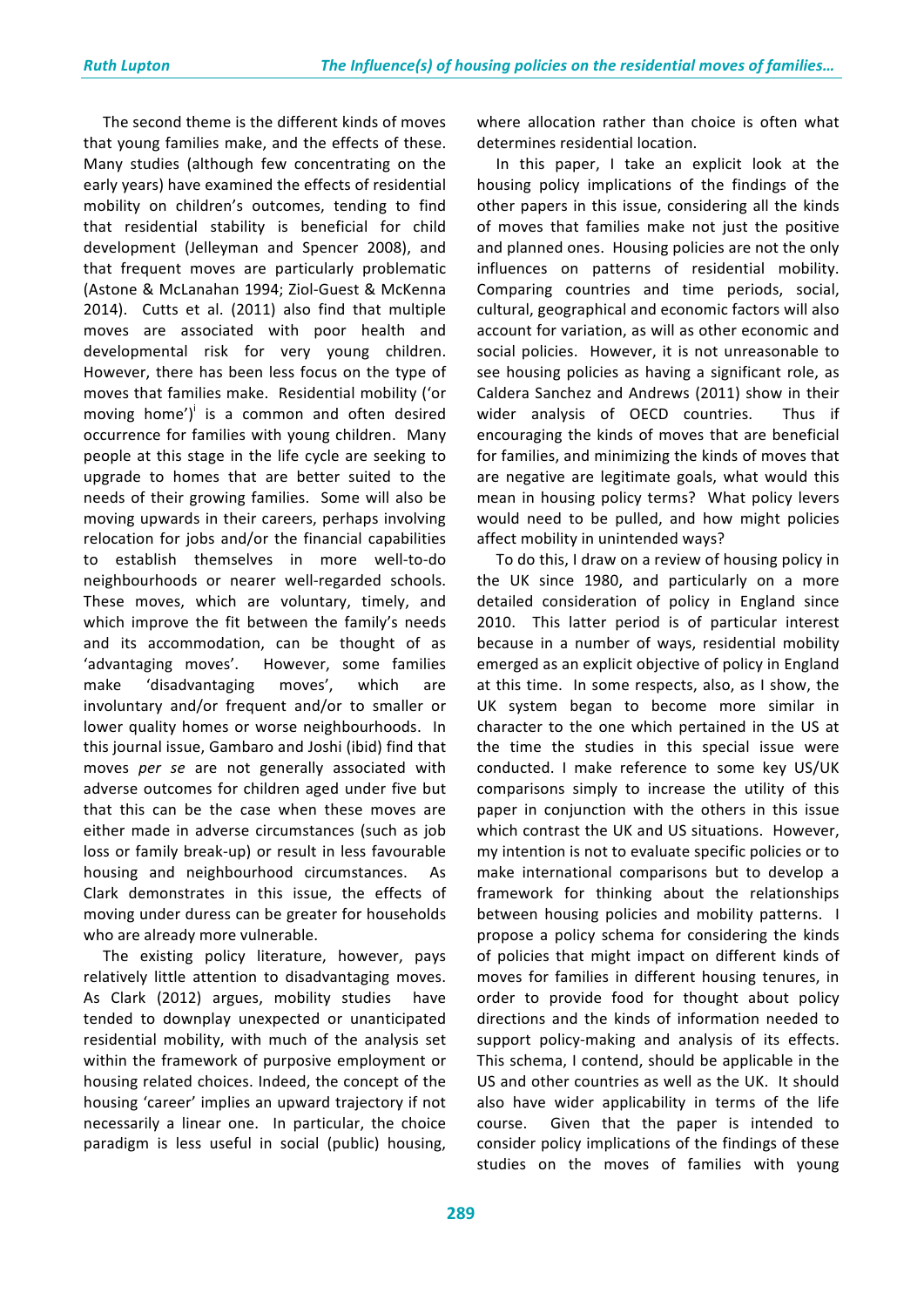children, I focus in my review on the moves that families might make (rather than, for example, the moves of older people into residential care). However, housing policy is rarely specific to the exact ages of children in a household, so the findings here should also have relevance to other life stages.

# **Housing and housing policy in the UK since 1980**

To help orient the later discussion, especially for readers outside the UK, I start with a brief overview of housing in the UK and policy developments in the last three and a half decades. Some essential contrasts with the US are drawn.

In the UK (and US), the vast majority of households can be grouped into one of three housing 'tenures'. They either own their home (or are buying it with a mortgage), rent from a forprofit landlord or rent from a non-profit landlord. Those renting from non-profit landlords (local councils or charitable housing associations) are referred to in the UK as being in 'social' housing' tenure ('public' housing in the US) and those renting from for profit landlords are known as 'private renters' (usually just 'renters' in the US). Social housing represents a mode of government housing subsidy which is channelled to landlords to enable them to provide homes at low cost to the tenant. Social rents are cheaper than private rents. However, both social and private tenants with low incomes can also receive subsidies through the social security system<sup>ii</sup> to help them pay their rent – known as Housing Benefit and similar in concept to 'housing vouchers' to subsidise private renters in the US. Changes in the amount of social housing or the levels of subsidies available to renters of different kinds clearly affect housing options in the same ways that the size and price of the 'for sale' market affects owner-occupiers. These tenures also bring with them different routes in and out of housing and different rights and regulations. Social tenants in the UK are allocated homes depending on their need, and until very recently they were granted permanent tenancies. Private renters choose from a range of available homes but typically have much less security  $-$  six-month or 12month tenancies are typical.

Unlike in the US, social housing has historically made up a very large proportion of tenures in the UK, especially for families with children. This

proportion peaked in 1980 when it housed nearly a third of households. The election of Margaret Thatcher's Conservative government in 1979 signalled a profound change in housing policy, designed to encourage home ownership and to privatise housing provision in the rented sector. Under the 'Right to Buy' legislation (1981) council tenants were enabled to buy their homes at substantial discounts, without the provision for local authorities to build replacement housing. Local authorities were incentivised to transfer their stocks of public housing to housing associations. Financial incentives were offered to attract private investment into the rental sector, while funding for the refurbishment of social housing was reduced, and there was a rolling back of rent and tenancy protections. The 1996 Housing Act legislated that homeless people (now more tightly defined) should only have rights to temporary not to permanent accommodation. Housing policy overall became less about the provision of affordable housing through government intervention and more about stimulating a housing market, with basic provision for those with nowhere to live. The result of these policies was an increase in home ownership, from 57% of households in 1980 to 69% in 1997 (when the long period of Conservative government came to an end), and a decline in social housing (from 31% to 21%) (Department for Communities and Local Government Live Tables 801).

In the early 2000s, therefore, when the data were collected for the studies reported in the other papers in this issue, the UK still had a significant social rented sector, while in the US, housing rented from public authorities was home to only around 1% of households overall<sup>ii</sup>. On the other hand, the US had a much bigger private rented sector (around one third of households with children). In the UK, just 10 per cent of households with children were renting privately at that time. This reflects a much earlier policy shift in the US towards subsidising rents in the private sector rather than building public housing units. However, it is also important to note the smaller proportion of subsidised households overall, arising from the relative lack of generosity of the US welfare system compared with the social security system in the UK. Overall in the US in 2000, there were only around five million subsidised renters in all federally subsidised schemes (including both public housing and housing vouchers). This is approximately the same number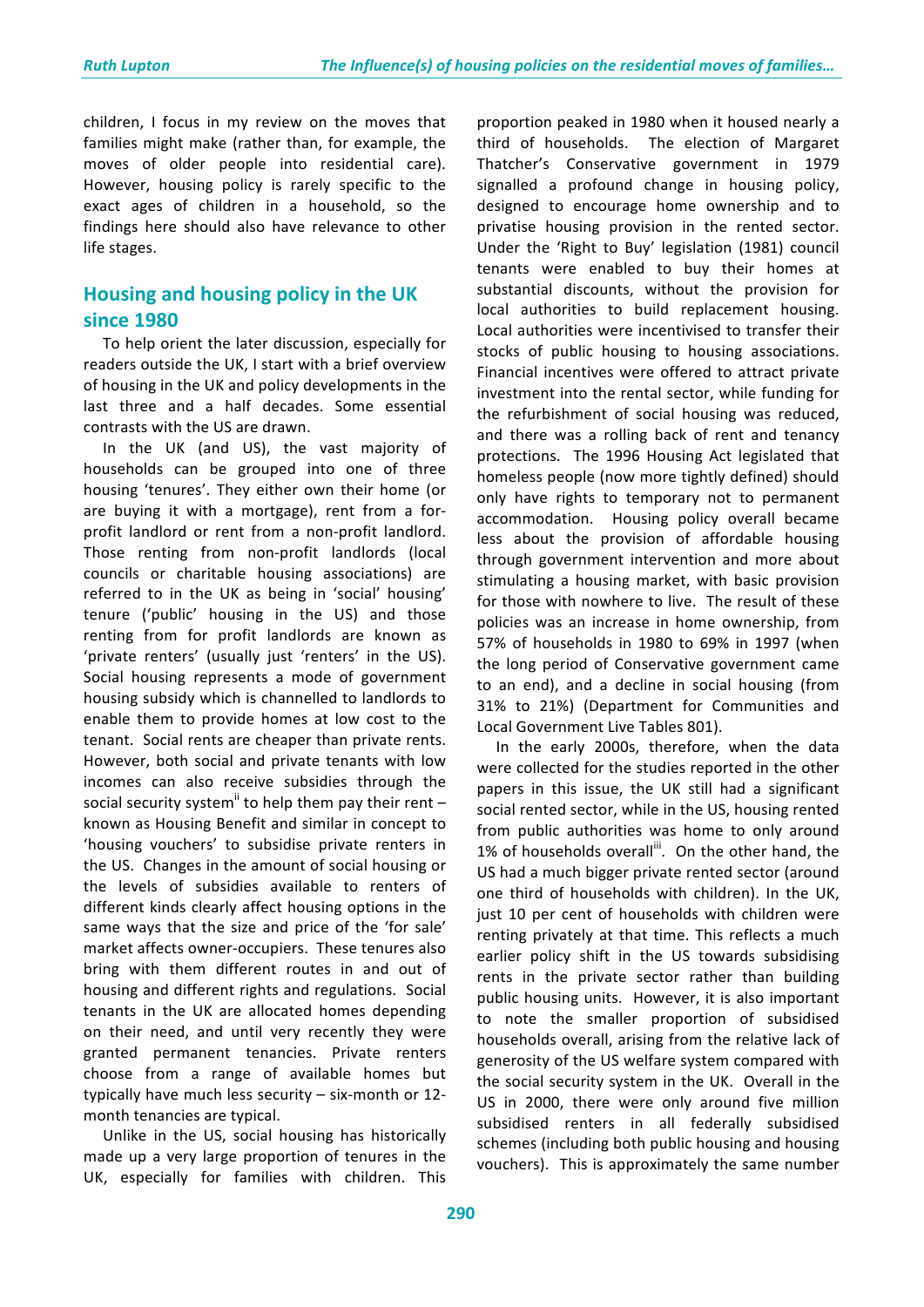as in social housing in the UK, a country about onefifth the size. $iv$ r.

Under the Labour government in England from 1997-2010, policies aimed at the social housing sector enjoyed something of a revival (Tunstall, 2015). Explicitly recognising the importance of good housing for health, educational and other outcomes, Labour's 'Decent Homes' programme set a new housing quality standard, supported by government funding to ensure that all homes reached this standard by 2010. However, at the same time, the size of the social housing stock continued to reduce, by about 400,000 homes in England over the decade 2001-2011. The government also began to identify problems with the social housing sector, including a perceived inability for tenants to move in pursuit of job opportunities because of lifetime tenancies and the fact that housing allocations were managed by multiple different local authorities (Hills, 2007). Meanwhile bigger changes were underway in the private housing market. Although the Labour government was keen to support home ownership, as the 2000s progressed, rising house prices, fuelled by inadequate supply, the availability of cheap mortgages, and 'buying to let' put an end to the long run growth in owning, as first time buyers found it increasingly difficult to get a foot on the housing ladder. The financial crisis of 2007/8 created a more acute problem, with currently owning households reluctant to sell in declining markets and a rapid decrease in mortgage availability and tightening of terms, effectively stalling the private housing market. By 2011, 18% of households (and 19% of households with children) were in private rented accommodation, up from 12% (and 10% of households with children) ten vears earlier. The reduction in social housing, combined with an increase in private rents in line with rising house prices, led to a substantial rise in the total housing subsidy bill, since more private renters were drawing on Housing Benefit to help with their rents (Office for Budget Responsibility, 2014). Homelessness has also been rising since the economic crisis. The number of homeless households grew by 16% between 2010 and 2013 and the number of households temporarily accommodated after being accepted as homeless by 14% between 2010 and 2014 (Tunstall, 2015).

Housing policy under the Coalition government elected in England in 2010 (and its Conservative

successor elected in 2015) has been largely concerned therefore with attempting to 'kick-start' the housing market, through a range of policies which I describe in more detail in the next section. In terms of housing subsidy, its emphasis has been on increasing the supply of 'affordable' homes (with submarket rents but higher than traditional social housing), rather than increasing the supply of social housing. There has been a new focus on making 'better use' of the social housing stock. In the 2011 Localism Act, steps were taken to reduce security of tenure for social renters in order enable the social housing stock to be used in a more fluid way to meet immediate needs. By 2012/13 9% of new lettings were fixed term tenancies rather than indefinite 'secure' tenancies (Chartered Institute of Housing, 2014). In 2013 the Coalition also introduced a size criterion for the payment of Housing Benefit to social renters (known popularly as the 'bedroom tax'). This reduced the amount of rent eligible for Housing Benefit for households of working age deemed to have 'spare' bedrooms, anticipating that 'under-occupiers' would move to more 'suitable' homes, leaving larger homes for larger households. $^v$  At the same time, both the Coalition and Conservatives have made reducing the overall costs to the government of housing subsidies a key element in their wider package of 'austerity measures' designed to cut the country's budget deficit, with a range of cuts affecting private sector tenants which I elaborate in more detail later in the paper.

This brief review reveals that the scope of what may be described as housing policy is very broad  $$ including among others direct subsidies to suppliers, subsidies to consumers, incentives to developers and landlords, wider fiscal and monetary measures, and policies governing allocations to subsidised homes and tenancy rights and securities. Any or all of these may potentially affect household mobility. The argument in the remainder of the paper aims to bring some coherence to the relationships between policy and mobility by exploring three core propositions. The first is that while there are policies that are explicitly intended to impact on mobility, those policies that have most effect on structuring mobility are those in which goals around mobility are at most implicit. Both implicit and explicit need to be considered. The second is that the different policies that affect mobility in different housing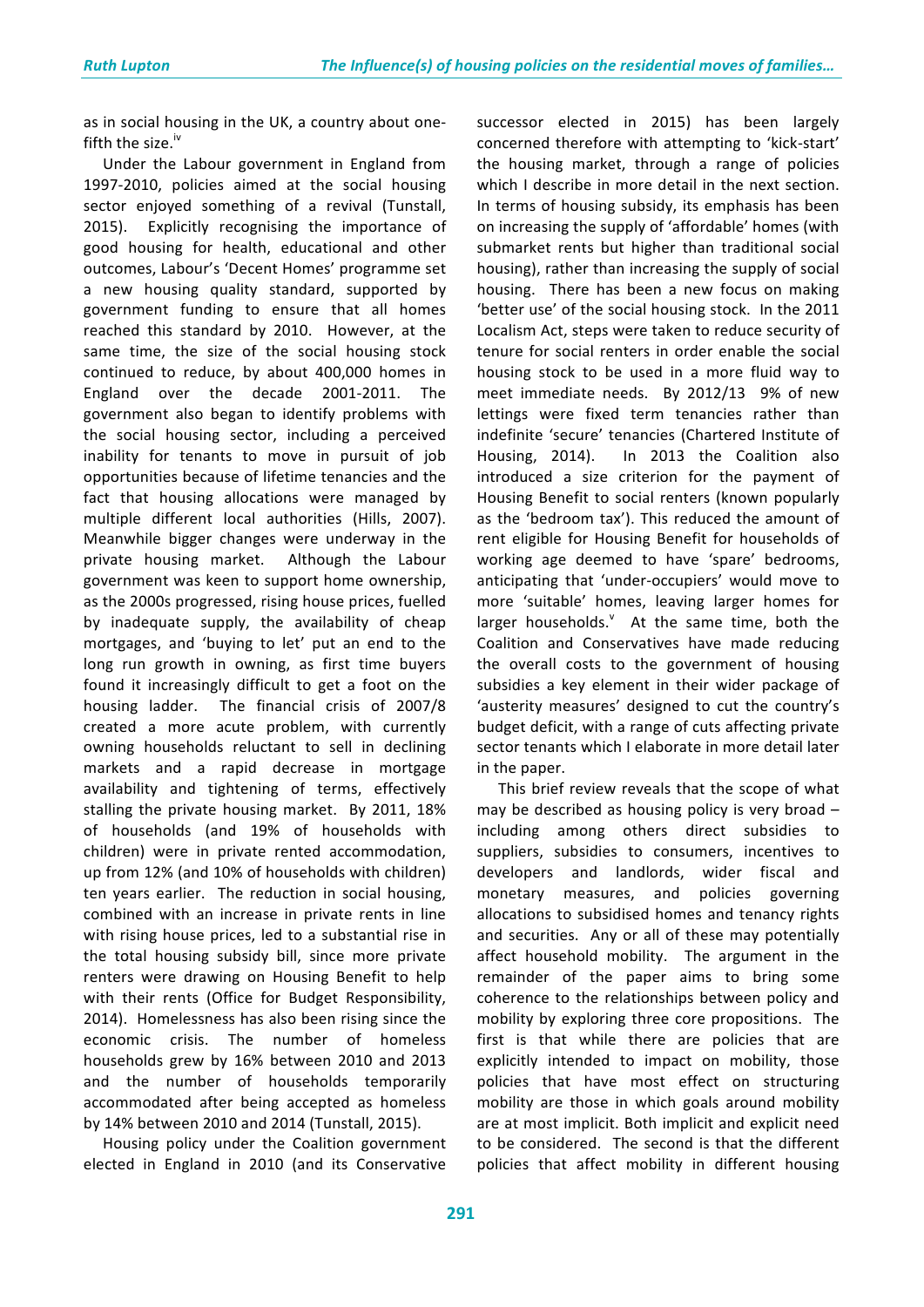tenures are distinct, and indeed that different kinds of mobility may be intended for people in different tenures. The third is that policies to support advantaging moves (perhaps described as 'enabling' policies) and those designed to minimize disadvantaging moves (perhaps 'protective policies') are likely to be very different from one another, because they affect people in different positions in the housing system and imply different degrees of targeting. These two goals of 'enabling' and 'protecting' need to be thought of as conceptually distinct, and policies evaluated in relation to each of them separately.

# **Explicit and implicit connections between housing policy and mobility**

It is clear from the review above that there are some housing policies which are at least in part explicitly designed to enable the mobility of individual households and some which seek to increase rates of mobility overall or within specific tenures. During the 2000s a number of the Labour government's housing policies had the stated aim of increasing household mobility. These included its expansion of the private rented sector, changes to social housing lettings policies to enable more choice, and measures to facilitate and speed up the home buying and selling process (for example electronic conveyancing and home information packs, which required the seller to collect information about their property prior to sale, thus avoiding protracted and interrupted transactions).

Since the Conservative/Liberal Democrat Coalition government came to office in 2010, the use of policy to increase mobility has been particularly evident. In the owner-occupied sector, this was born out of a concern to 'free up' a housing market blocked by lack of new supply and the inability of would-be buyers to afford a first home. The Coalition maintained the low interest rates that it had inherited following the financial crisis. It introduced 'Help to Buy' equity loans and government-backed mortgage guarantees, and 95% mortgages for first time buyers to buy newly built homes up to the value of  $£500,000$ , as well as increasing the discounts available to people wanting to buy their council house. It also funded various schemes to bring empty homes back into use and to offer financial assistance to developers to restart schemes stalled in the recession. It introduced a 'growing places' fund to pay for

infrastructure associated with new housing, and a 'New Homes Bonus' for local authorities achieving private development in their areas. Home information packs (Labour's plan to facilitate moving) were abolished because they were perceived to be too burdensome and costly for sellers, and were thus having the opposite effect. In the social housing sector, a National Home Swap scheme was introduced to make it easier for social housing tenants to move between landlords around the country. The 'bedroom tax' policy was also intended to encourage moves, not for the sake of a 'freer' housing market or moves to employment but in order that subsidised housing could be used for those deemed in most need not necessarily those who were currently occupying it.

In theory, polices to get the housing market moving should increase the chances of 'advantaging' moves for owner occupiers. Indeed the Coalition government identified the ability to move home for work as an element in its Social Mobility Strategy (Cabinet Office and Deputy Prime Minister's Office, 2011), counting measures to stimulate home ownership and private renting as part of its effort to enable this. On the other hand, the 'bedroom tax' would be expected to increase the likelihood of disadvantaging moves for low income social renters, since some would have to move involuntarily and to smaller homes because they could no longer afford their original rent. However, freeing up larger under-occupied homes in the social rented sector should enable some families in overcrowded homes to move into more suitable properties. Similarly, reductions in the length of tenancies might increase the possibility of disadvantaging moves for some families but open up the opportunity of advantaging moves for others. 

In practice, both in the owner occupied and social rented sectors, these measures have had modest effects on mobility. Both under Labour and the Coalition, the effects of specific policies to encourage moving within (and into) the owner occupied sector were dwarfed by 

the bigger issue of an increasing mismatch between housing supply and demand, both generally and in terms of affordability. As the economy returned to growth following the financial crisis and recession, house prices continued to rise in most parts of England, and according to some commentators, were inflated by the Help to Buy scheme (Chandler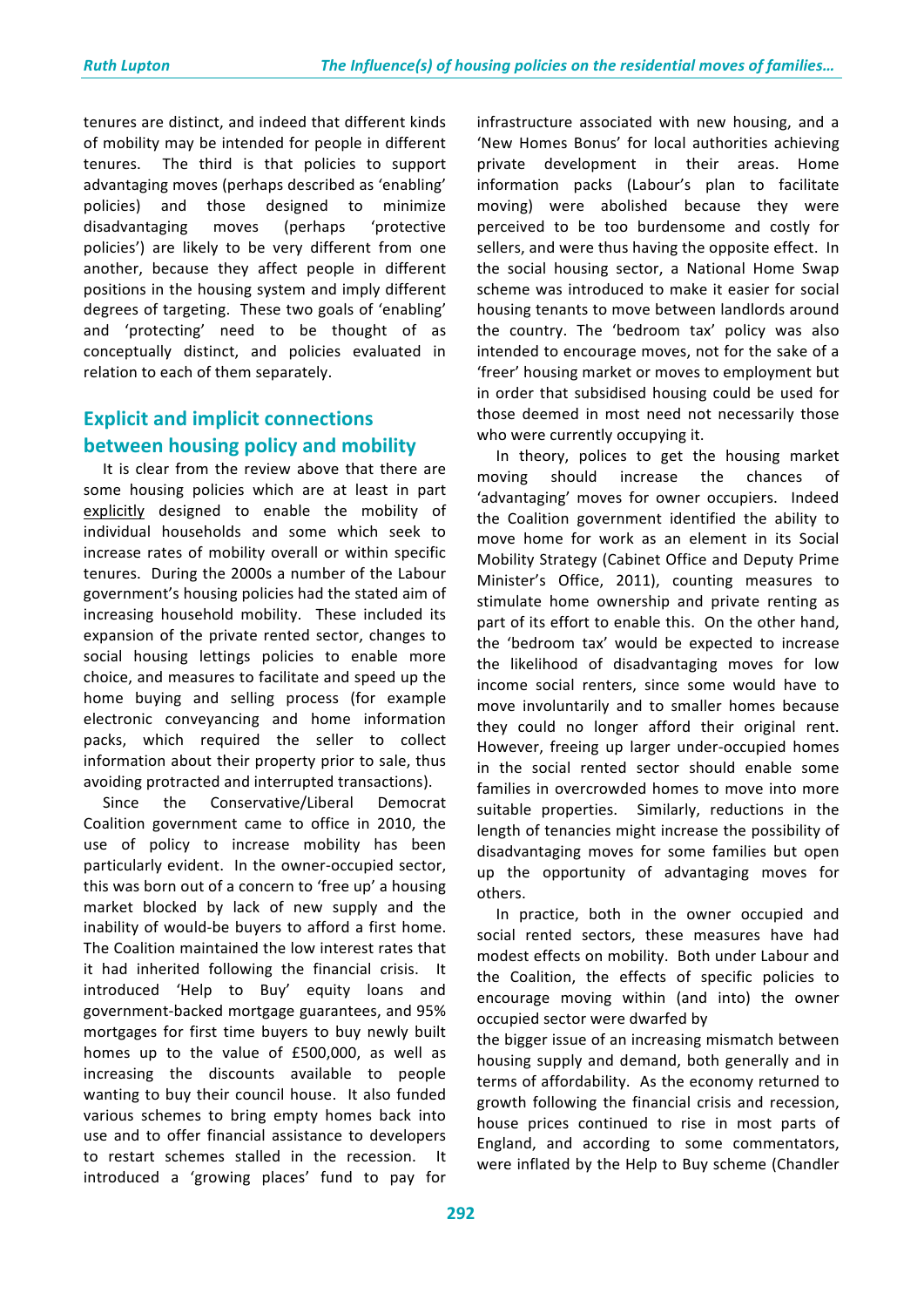and Disney, 2014). At the same time, post-crisis banking regulation made it harder for would-be buyers to borrow, and the effects of the recession on household incomes and job security made it less likely for existing owners to sell. The English Housing Survey [Annex Table 1.12] shows that the number of owner occupier households moving in the twelve months prior to the survey fell from 985,000 in 2007/8 to 360,000 in 2009/10, and that the Coalition's measures along with and the return to economic growth only resulted in an increase to 680,000 by 2013/14, not yet back to pre-crisis levels. While the new Help to Buy scheme enabled around 80,000 transactions, it was not clear how many of these would have taken place anyway (NAO 2014). 

In respect of social renters, Clarke et al. (2014) found that only 4.5% of social tenants affected by the bedroom tax had downsized in the first six months of the policy, while Wilcox (2014) gave this figure at  $6\%$ . In part, this was because in many places there were insufficient smaller social rented properties to move to. A time lag can also be expected. Surveys of local authorities, landlords and tenants in 2014 found evidence of increasing arrears of a level likely to lead to eviction as well as reluctance on the part of private landlords to accept benefit clients (Grant Thornton, 2014). The number of repossessions of homes by landlords  $-$  a clear case of involuntary moves  $-$  has risen rapidly since the Housing Benefit reforms (and other welfare reductions) were introduced, with two thirds of repossession claims being made by social landlords. However, as Kemp, Cole, Beatty and Foden (2014, p.29) reported, for many people "moving home was a last resort", to be considered only when other options were exhausted. It appears to have been much harder than the government anticipated to 'get people moving' through withdrawing housing subsidy, because of the multiple attachments and preferences that people have for their homes and neighbourhoods. Clark (2012) makes a similar observation in relation to the US 'Moving to Opportunity' experiment, where low income tenants were supported to move out into lower poverty neighbourhoods (thus an additive not a subtractive policy, in contrast to the UK bedroom tax). Although ostensibly advantaging moves were made, many participants in the programme ended up moving back to their previous or similar neighbourhoods. Decisions by governments, he

observes, "are always embedded in the dynamic geography of the city" (p81), and connections and preferences have an important role to play.

More important, perhaps, is to remember that housing policies that aim specifically to impact on moves make up a small proportion of all housing policies. Residential mobility is, of course, crucial to housing market functioning, and is thus implicit in wider policies - policies which seek to ensure sufficient supply, access to first time entrants, affordability and availability of credit, among others. 'Advantaging' moves will be possible in a housing market where there are the right numbers of homes of the right size in the areas in which there is demand to live, and where these same supply/demand conditions also exist for people who are not able to afford market rents or mortgages. Disadvantaging moves could be limited by increasing the quality of the housing stock and neighbourhood conditions and amenities, and by reducing differentials in these, so that falling down the ladder has a less negative effect, as well as by regulatory measures to protect tenants from unwarranted eviction, for example.

However, policies to achieve these goals are rarely advocated for their effects on residential mobility *per* se. They have other goals and rationales. Yates (2012) sets out some of these in her discussion of housing subsidies. She identifies three traditional rationales: those around allocative and productive efficiency (for example preventing negative housing influences on health or education); those around social justice or equity (for example helping to distribute wealth more evenly or ensure more equitable consumption of housing goods), and those around economic stabilisation and growth (for example using housing investment to stimulate economic growth in a recession). In addition, she points to 'enabling' rationales for housing subsidies, where the goal is to remove constraints within the operation of the housing market. All of these are principally rationales for policies that change the state of housing supply and consumption, not specifically the moves that people make within the system, although mobility is an inevitable product. I suggest that issues of mobility tend only to be explicitly articulated, and policy responses developed, when they become a problem  $-$  for example that people cannot get their first foot on the housing ladder, cannot move for work, have to move frequently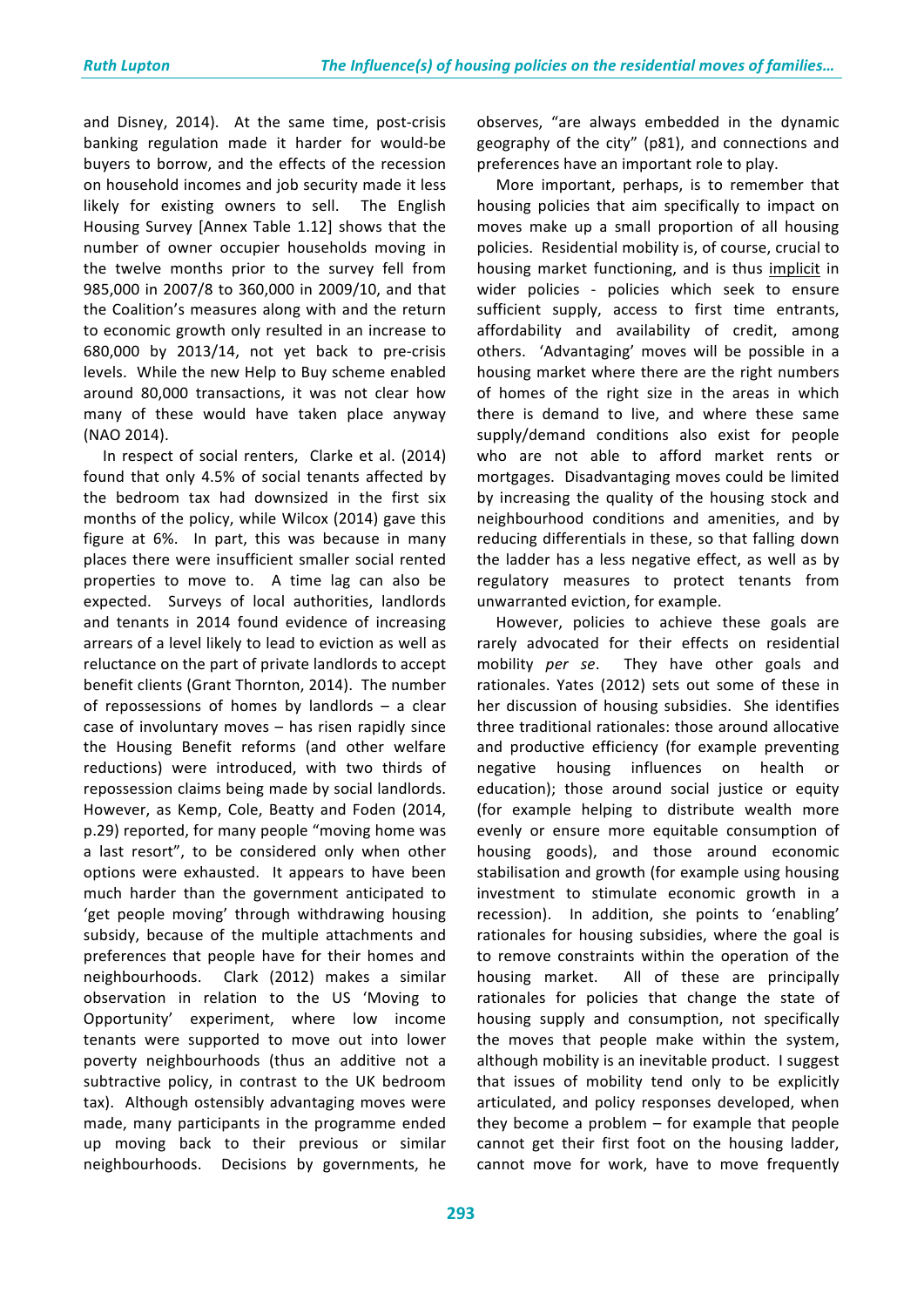disrupting schooling or are 'clogging up' a social housing stock that politicians want to use in a more flexible way. The implication of this is that when looking at policies which would enable advantaging moves and reduce disadvantaging ones we should not only or primarily be concerned with policies which have an explicit intention to create mobility or increase stability. We also need to look at the wider policy portfolio.

## **The importance of housing tenure**

As the examples given above clearly show, policies that affect mobility (whether explicit or implicit) are tenure specific. This is not the place for a complete review of housing policy, but it is nevertheless useful to be clear about the different kinds of housing policy levers that governments seeking to influence mobility in different tenures can pull. Again, Yates (2012) provides a helpful classification of many of these under the broad category of subsidies (which she suggests can cover any measures that affects consumption or production of housing): targeted subsidies to renters versus untargeted subsidies providing implicit assistance to homeowners through the tax system; explicit subsidies involving government outlays versus implicit subsidies; those directed at consumers versus those directed at producers; upfront or recurrent subsidies. Beyond subsidies, we might also add regulation (Gibb and Whitehead, 2007) planning policies and governance, and wider monetary policies, such as control of general interest rates. Examples include:

- Homeownership policies: deposit assistance, subsidised loans or mortgages, mortgage guarantees, tax concessions to homeowners, transaction taxes/reliefs, tax concessions and grants to developers or provision of government land, planning targets or processes, regulation of transaction processes
- Private rental policies: housing allowances, rent controls, tax concessions to landlords, landlord regulation (e.g. length and conditions of tenancy, quality standards)
- Social rental housing: below-market rents, housing allowances, grants to developers, affordability targets for planning, landlord

regulation (as above), allocations policies (including provision for homeless), funding for housing maintenance.

For these reasons, the impacts of policies on the residential mobility patterns of families with young children specifically (or for that matter of any other group whose mobility is of interest) will depend on the location of such families within the housing system, between and within tenures. Who is within a particular tenure at a given time and who is without will shape the outcomes of policy. The Conservative's (1981) introduction of the Right to Buy policy is one example that illuminates some of these complexities. The Right to Buy enabled existing social tenants to enter the housing market and in theory to become more mobile through buying and selling their council properties. However, for social tenants not able to buy, the prospects of moving were reduced because of the decline in the overall stock, and options for wouldbe tenants including homeless families were limited. 

More generally, data from the English Housing Survey show the effect on moving patterns of the combined housing policies (broadly conceived) of the last  $15$  years. In  $2000/01$ ,  $2.32$  million households were estimated to have moved within the last vear, of which 43% were home owners at destination, 36% private renters and 21% social renters. Thus moves were more likely for owneroccupiers. By 2007/8 on the eve of the financial crash, the number of recent movers had increased to 2.37 million, with a small decrease to 41% being homeowners, a larger increase to 43% private renters, and a reduction to 16% in social housing. By 2010/11, the number of recent movers had dropped to 2.04 million, with just 22% home owners, 62% private renters, and 16% social renters. Moves were predominantly occurring within the private rented sector.

Of relevance in this context, the increase in private renting has particularly affected families with children, since it is precisely these kinds of households (newly forming families on upward labour market trajectories and wanting to buy their first home) who have found it increasingly difficult to enter owner-occupation. In 2007/8, 59% of households with children in England were buying their home with a mortgage. 12%were renting privately. By 2013/4, these figures had changed to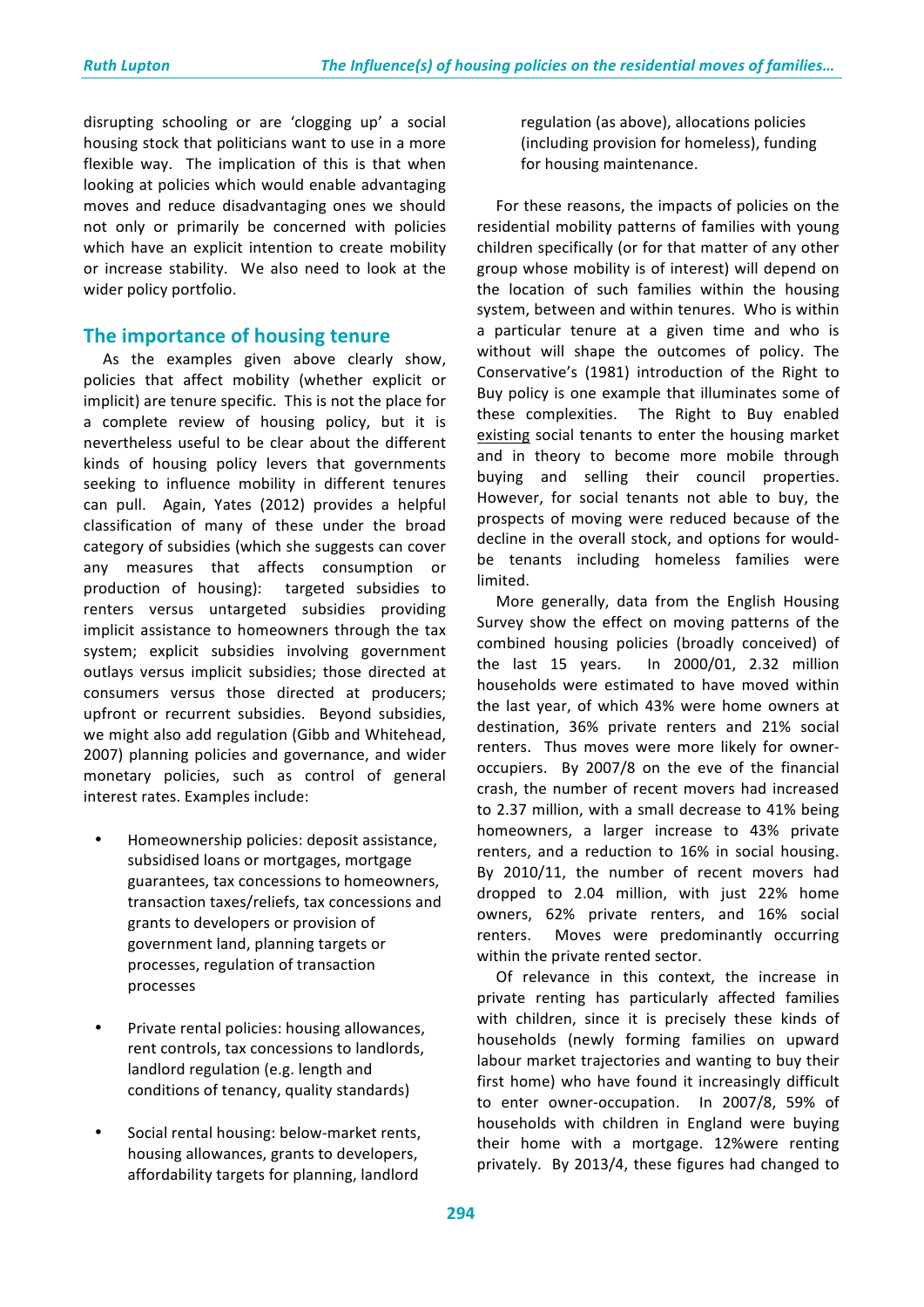48% and 24% respectively, a considerable change. Home ownership moves have been thwarted, but families with children are now twice as likely to be in a sector with high mobility. Data from the 2011 Census shows that 25% of private-renting families with a child aged under five moved in the vear before the Census, compared with 13% of social renters and 6% of owner occupiers with children that age.

What is not known, and is not really revealed by the questions asked in the English Housing Survey, is whether these are 'advantaging' or 'disadvantaging' moves. No doubt some families are benefiting from the flexibility of renting, while others are experiencing housing insecurity or substandard housing conditions. The 2011 Census also shows that among families with a child under five, 22% of those in private renting were experiencing housing deprivation (as measured by overcrowding, lack of central heating or sharing with another households), compared with 7% in owner occupation. According to the English Housing Survey 2012-13, private renters (23%) were also more likely to be dissatisfied with their tenure than owner occupiers (2%) or social renters (6%). On the other hand, only 7% of private renters who had moved said that the landlord had ended the tenancy. Most moved because they wanted to. Understanding the kinds of moves that families are able or required to make within private renting, and how housing conditions and security for families within that tenure can be maximised, have become significantly more important over recent years, requiring different policy emphases.

# **Enabling and protective policies**

Lastly, I consider the idea of 'enabling' versus 'protective' policies. Almost all the policies discussed to date relate, if mobility is explicit at all, to the idea that policies should enable advantaging moves. However, we might also consider policies that help protect against disadvantaging moves. These might include policies around security of tenure, in order to prevent evictions or other involuntary moves. We might also think more broadly about policies governing neighbourhood conditions and services since, as Leishman and Rowley (2012: p380) point out, housing units are spatially fixed, so that "occupancy of a given unit implies consumption of neighbourhood level attributes and services at a level and quality

available in the particular neighbourhood in which that housing is located". Thus policies around the provision of local government, health and wider public services, from childcare to transport to doctors' surgeries to environmental management must also be considered, sometimes focused through central government-led efforts at urban renewal. Since social housing is often spatially clustered, these neighbourhood conditions and services can also be strongly influenced by the management policies and practices and investments of social landlords.

Approaches to these kinds of 'protective' policies have varied considerably in England during the period under review. During the 1980s and 1990s, while it became easier for social housing tenants to make advantageous moves, via the 'Right to Buy' scheme, and while home ownership was widely opened up by cheap mortgages, there were no obvious policies to avoid the risk of disadvantaging moves for those who could not buy. Indeed, a key feature of this period was a widening of inequalities in neighbourhood conditions and services, due both to rapid deindustrialisation and reduced spending on public services (Hills, 1996; Social Exclusion Unit, 1998; Lupton, 2003). Thus for people having to move to cheaper or less desirable neighbourhoods, the risks of moving to a low quality neighbourhood increased. Underinvestment in social housing also created a backlog of repairs which meant that those with the least choice in the housing system were increasingly likely to face sub-standard housing conditions. Under Labour in the 2000s, by contrast, there were investments in Decent Homes and neighbourhood renewal, achieving noticeable but modest improvements in the quality of living conditions and services in the poorest neighbourhoods and some narrowing of the gaps between neighbourhoods (Lupton, Fenton, and Fitzgerald 2013). Thus in social housing the likelihood of disadvantaging moves to worse neighbourhoods probably decreased. However, the overall quantity of social housing decreased, restricting moves within that sector as well as restricting moves into the sector from homelessness. Under the Conservative/Liberal Democrat Coalition from 2010-2015 although the importance of good housing for children's welfare was recognised in the government's child poverty strategy (DWP and DFE, 2011) and the previous government's Decent Homes programme to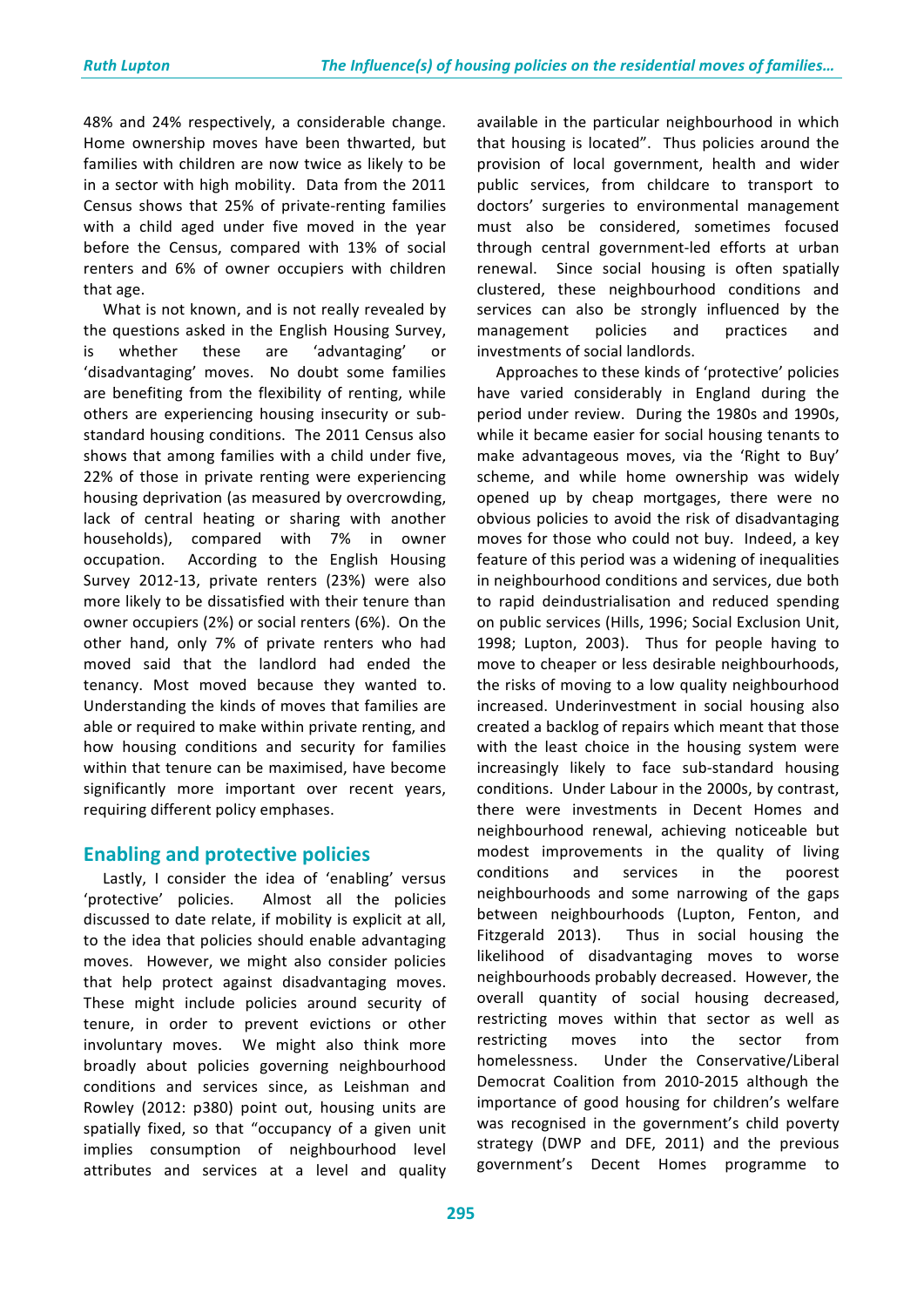upgrade the quality of social housing was continued (albeit at a lower level), very little in practice was pledged to ensure neighbourhood quality. In fact the Coalition cancelled all the previous government's programmes and funding around 'neighbourhood renewal', at the same time as making cuts of around one-third to local authority budgets in general, much of which has been felt in non-statutory services such as libraries, youth centres, children's centres and environmental services (Lupton and Fitzgerald, 2015). Thus moving 'down market' may once again prove to be more disadvantaging than it was when greater efforts were made to ensure parity of neighbourhood conditions.

One last consideration here is that, while in most cases the explicit or implicit mobility outcomes of housing policies would be enabling (to increase the possibility of advantaging moves) or protective (to minimise disadvantaging moves), there are also examples of housing policies which increase the possibility of disadvantaging moves because these appear to be justified on other grounds. One such is the suite of measures introduced by the Coalition government to reduce the costs of rental subsidies in the private sector. For private renters, the cap on the amount of rent that could be fully funded by Housing Benefit was set at 30% of the local market rent (down from 50%), and there was an overall weekly cap, as well as an overall cap on the total amount of welfare benefits a household could receive. These measures would be expected to force some immediate unwanted moves. They would also be expected to decrease the chance of future advantageous moves for low income private renters, since they would be priced out of higher income areas such as central city areas close to employment opportunities, or better off suburbs with high quality schools and amenities. Under these measures, large swathes of London and some other higher rental areas are likely to become unaffordable to subsidised tenants (Hamnett, 2010; Fenton, 2011; Chartered Institute of Housing and Shelter, 2011). 

Many objections have been made to these policies. Some are on equity grounds, for example arguments about 'rights to the city' or the impacts on low income children of school moves and housing insecurity. Some are on efficiency grounds, for example that low paid workers need to be able to work close to jobs. However, the government has argued that this is an equitable measure, since it is correcting a situation in which people on benefits are able to live in properties unaffordable to many people in work. More generally, the policy is embedded in a wider suite of austerity and welfare reform policies, including the aforementioned 'bedroom tax' designed to reduce government debt and remove disincentives to paid work. To date, there is insufficient information to be able to evaluate actual policy effects, including their effects on children. Understanding how these effects unravel over the next decade will be extremely important in understanding whether and how policies which seem to be deliberately created to promote disadvantageous moves have negative effects in childhood and later life.

## **Summary and concluding remarks**

The aim of this paper has been to scope the policy implications of findings on 'advantaging' and 'disadvantaging' moves for families with young children, in order to better understand how governments might increase the former and minimise the latter. I have set out three broad considerations in order to help navigate this complex policy territory. Two of these: the importance of tenure and the difference between policies aimed at promoting advantaging moves versus avoiding disadvantaging moves summarised in table 1. I have also argued that we need to consider both policies that are explicitly aimed at affecting mobility, and policies with broader rationales of which mobility is a product. Both of these kinds of policies appear in the table.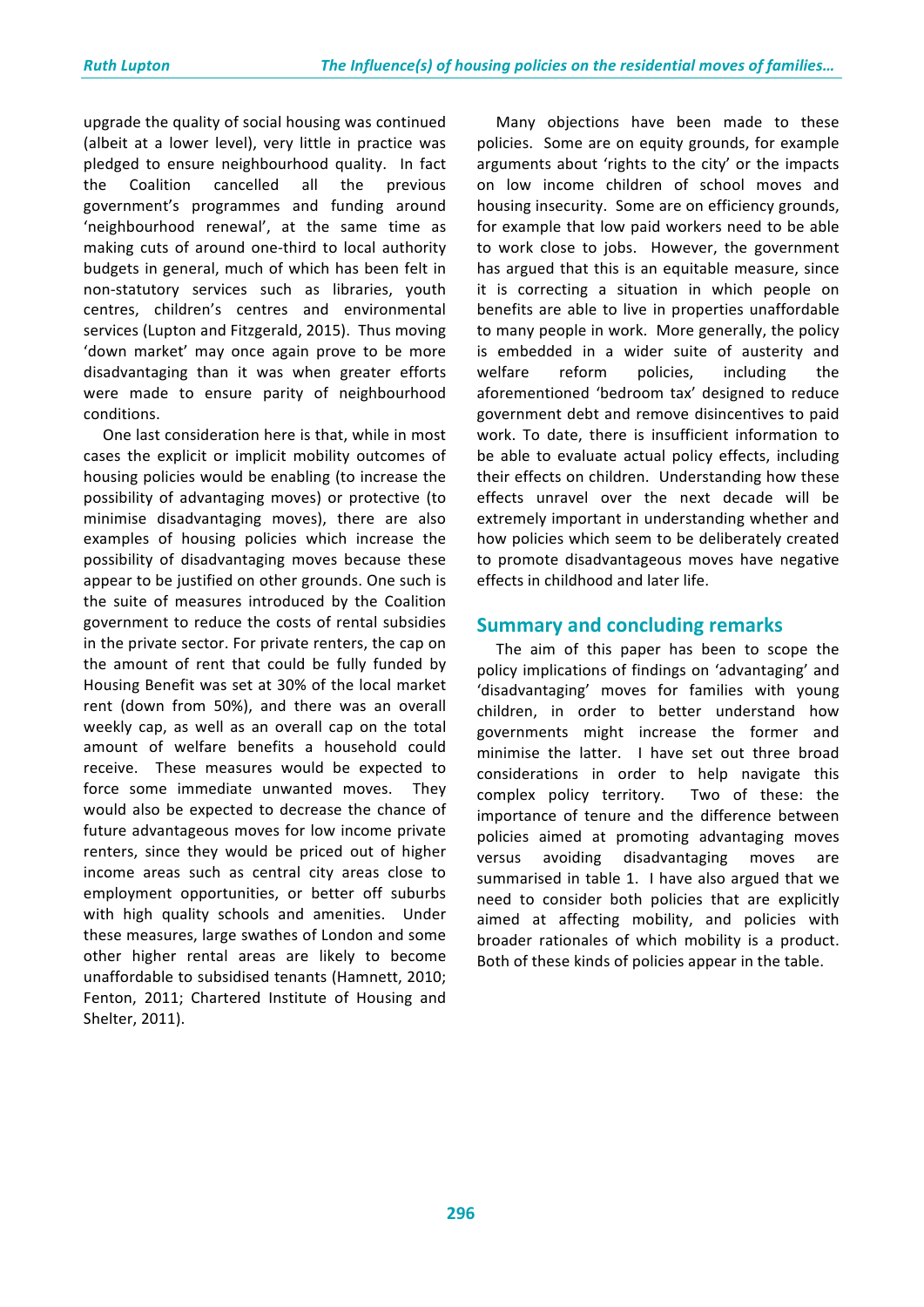Table 1: Housing policies and the residential mobility of families with young children: a framework illustrating the kinds of policies affecting **different kinds of households and moves**

| Policy goals/Type of residential mobility                                                     | <b>Tenure</b>                                                                                                                                                                                                                                                            |                                                                                                                                                                                                                                                                                                           |                                                                                                                                                             |
|-----------------------------------------------------------------------------------------------|--------------------------------------------------------------------------------------------------------------------------------------------------------------------------------------------------------------------------------------------------------------------------|-----------------------------------------------------------------------------------------------------------------------------------------------------------------------------------------------------------------------------------------------------------------------------------------------------------|-------------------------------------------------------------------------------------------------------------------------------------------------------------|
|                                                                                               | <b>Owner occupiers</b>                                                                                                                                                                                                                                                   | <b>Social tenants</b>                                                                                                                                                                                                                                                                                     | <b>Private renters</b>                                                                                                                                      |
| <b>Facilitating advantaging moves</b><br>Voluntary, timely<br>upward (home and neighbourhood) | Match supply and<br>demand generally<br>Incentivise building in<br>high demand areas<br>Fiscal policies,<br>government loans and<br>tax reliefs to ensure<br>affordability<br>Streamline buying and<br>selling process<br>Reduce costs of selling<br>(transaction taxes) | Match supply and demand<br>generally<br>Ensure supply in high<br>$\sim$<br>demand areas (mixed<br>development)<br>Affordable rents and<br>subsidies<br>Enable moving between<br>areas and landlords<br>Efficient use of stock<br>Allocation of homes to<br>homeless families                              | Match supply and demand<br>generally<br>Rent subsidies/rent controls<br>in high demand areas                                                                |
| Avoiding disadvantaging moves<br>Involuntary, frequent<br>downward (home and neighbourhood)   | Consistently high<br>quality of stock and<br>neighbourhood<br>conditions and<br>amenities<br>Loans to those at risk<br>of repossession                                                                                                                                   | Consistently high quality of<br>$\blacksquare$<br>stock and neighbourhood<br>conditions and amenities<br>Security of tenure<br>$\overline{\phantom{a}}$<br>Rent controls/subsidies<br>$\overline{\phantom{a}}$<br>Effective management<br>practices to minimise<br>eviction, and homelessness<br>services | Consistently high quality of<br>stock and neighbourhood<br>conditions and amenities<br>Rent subsidies/controls<br>Landlord regulation<br>Security of tenure |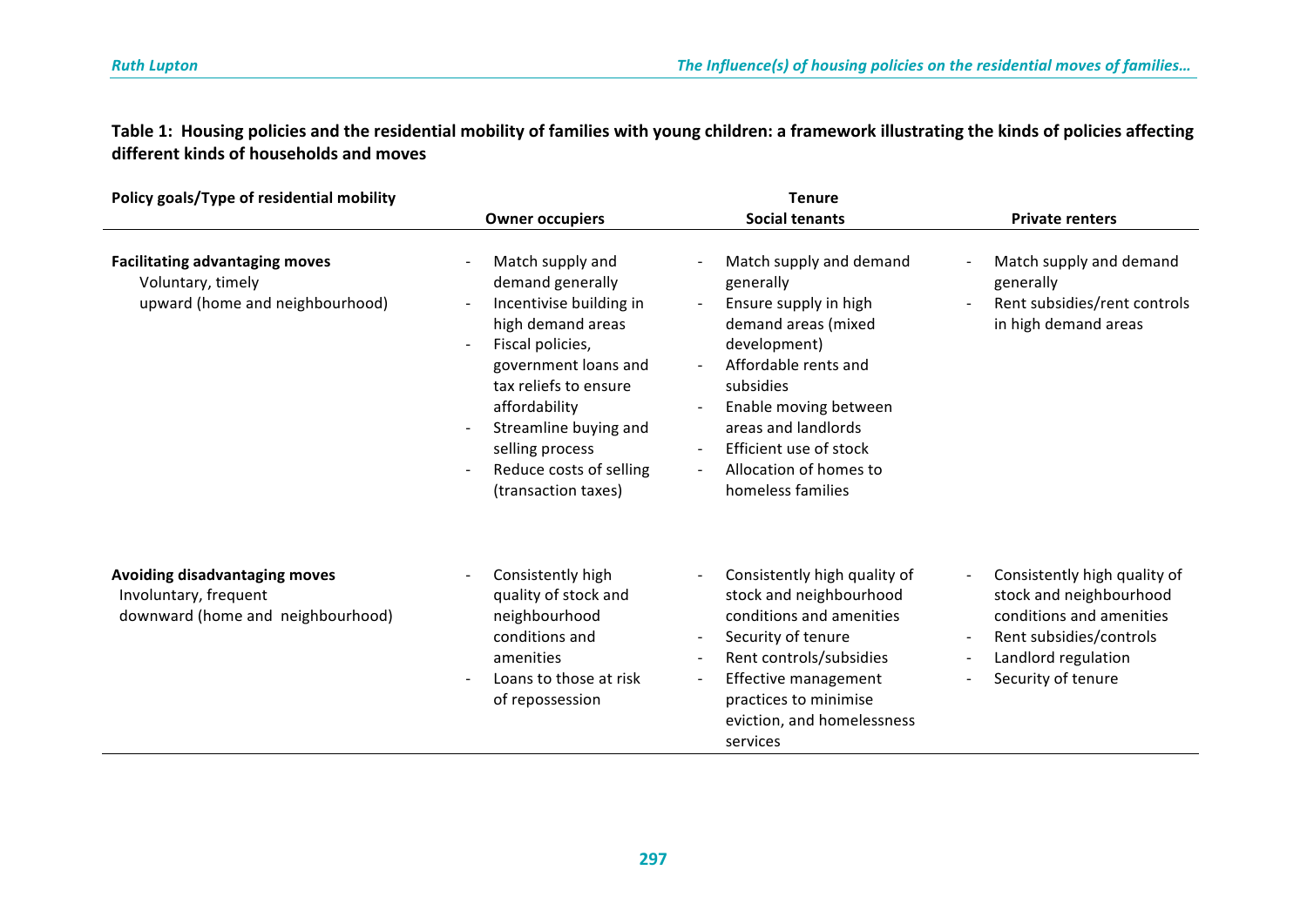This exercise does not point to specific policy prescriptions but to some more general conclusions. One is that this is a complex picture with multiple simultaneous policies at work. Policy makers concerned with making an impact on mobility will need better information about the effects of policies on rates of mobility, whether intended or not, and on the effects of moves on different people and in combination with other factors. The same policies may produce advantaging moves for some while disadvantaging others, and these trade-offs could usefully be made more explicit. In reality the picture is probably even more complicated than is set out here. This paper focuses on housing policy, broadly conceived. I have touched only lightly on other policies which may impact on residential mobility (for example neighbourhood management and regeneration and health, education, support and mediation services) because they influence the reasons why people make undesired moves in the first place, such as relationship breakdown, job loss, financial difficulties, and victimisation including domestic violence. Neither have I covered policies that might enhance the benefits of good moves and mitigate the negative effects of bad ones, for example helping families to connect with support services and social networks in new homes and areas. All of these would benefit from inclusion in a broader policy model. In particular, since 'disadvantaging moves' tend to occur when families are already experiencing adverse circumstances, it might be equally important that policy focuses on the avoidance of these adverse circumstances as on the avoidance of moves.

A further crucial consideration, generally absent from the literature on residential mobility, is the effect of the avoidance of moves. A consistent finding of studies of tenants experiencing current government reforms to housing welfare in England is that they are cutting back on essential household spending. Commonly, this takes the form of cutbacks in food and heating and borrowing from family and friends in order to avoid moving, and t for some, the experience of significant financial hardship and stress (Kemp, Cole Beatty & Foden 2014; Herden, Power, and Provan 2015; Power, Provan, Herden & Serle, 2014). Very little evidence is yet available on the effects of these behaviours on children's wellbeing and outcomes. Bragg et al. (2015), in a small scale study, report children being anxious about their family's financial situation and threats of loss of home, as well as being hungry and finding it difficult to concentrate at school. Both financial hardship and family stress have been shown to be negatively associated with child wellbeing (e.g., Gershoff, Aber, Lawrence, Cybele & Lennon, 2007). This is a critical omission, since other aspects of government policy seek to improve the outcomes of children from low income families in the interests of more equal childhoods (Lupton & Thomson, 2015). 

Lastly, I have also observed in this review that specific policies aimed at 'getting people moving' do not necessarily have the intended effects. In relation to market housing, wider monetary and regulatory policies have a bigger effect, while in the subsidised sector, people may respond to policies intending to make them move by restricting other aspects of life in order to be able to stay. This may be read as an argument that high level policies affecting the structure of the housing market and the subsidies within it are more important than specific policies around mobility per se, and the ties of home and neighbourhood play a bigger part in housing behaviour than economic models recognise. Nevertheless, policies specifically aimed at affecting mobility are likely to continue to be a part of the policy mix when problems with mobility come to the fore. Gaining a better understanding of how they actually work will continue to be important. 

I started this paper by thinking about the implications for housing policy of studies of residential mobility in the UK and US. I conclude it by thinking about the implications of housing policy considerations for longitudinal studies in these countries. We can see from the material presented here that the changes in UK housing policy in recent vears by no means bring the level of private renting among UK families to that of the US, especially for low income families for whom social housing remains a significant tenure option, but they do make comparisons of family mobility between the two countries of increasing interest as the housing policy contexts come close together. Moreover, although it may be hard to see the effects of specific policies in longitudinal studies, this does not mean that these studies cannot inform policy. On the contrary, thinking about the ways in which housing policies explicitly or implicitly aim to shift household mobility behaviour, and what happens in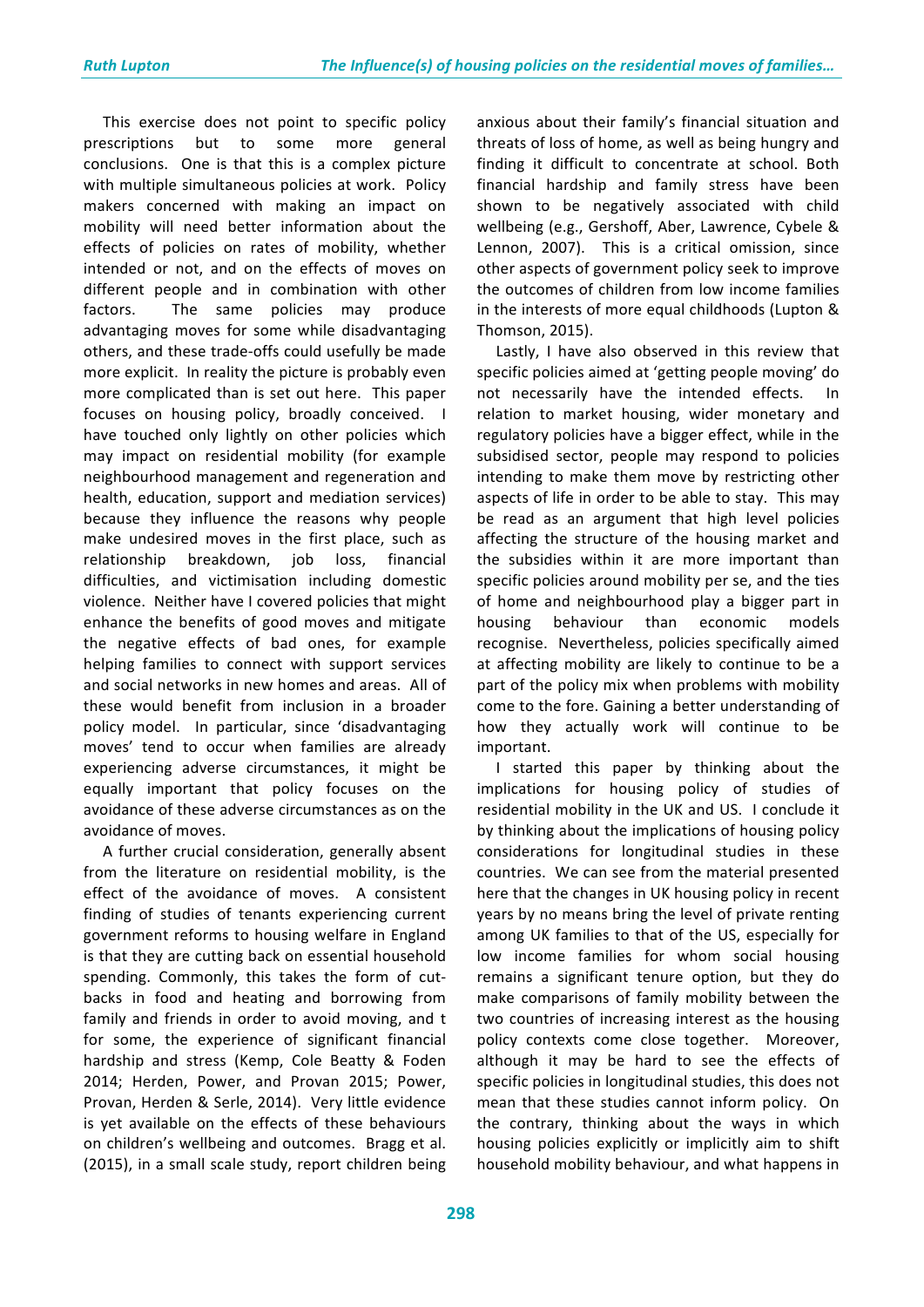practice, serves to highlight the complexity of the interactions between housing pathways and other household circumstances and trajectories (income, employment, family, and neighbourhood ties for example). Longitudinal studies can illuminate

precisely the mobility behaviours of those whom policy makers are seeking to enable or protect, and should be an important source for understanding likely policy effects.

### **Acknowledgements**

This paper was produced as part of a project on Home Moves in the Early Years funded by the Economic and Social Research Council (Grant reference ES/K000438/1). I am grateful to Rebecca Tunstall, Bill Clark, Mary Clare Lennon, Heather Joshi and three anonymous referees for their comments on an earlier draft and to Nigel de Noronha for his analysis of the 2011 UK Census micro data.

#### **References**

- Astone, N., & McLanahan, S. (1994). Family structure, residential mobility, and school dropout: a research note. *Demography*, *31*, 575-84. http://dx.doi.org/10.2307/2061791
- Cabinet Office and Deputy Prime Minister's Office. (2011). *Opening Doors, Breaking Barriers: A Strategy for Social Mobility*. London: HM Government. https://www.gov.uk/government/publications/openingdoors-breaking-barriers-a-strategy-for-social-mobility.
- Bragg, J., Burman, E., Greenstein, A., Hanley, T., AfroKalambouka, A. Lupton, R., McCoy, L., Sapin, K. & Winter, L.A. (2015). *The Impacts of the 'Bedroom Tax' on Children and their Education*. Manchester: University of Manchester.
- Caldera Sanchez, A. & Andrews, D. (2011). Residential mobility and public policy in OECD countries. *OECD Journal: Economic Studies* 2011 (1), 185–206.
- Chandler, D., & Disney, R. (2014). Housing Market Trends and Recent Policies. In *IFS Green Budget*, by Emmerson, C., Johnson, P. & Miller, H. London: Institute for Fiscal Studies.
- Chartered Institute of Housing. (2014). *New Approaches to Fixed Term Tenancies*. Coventry: Chartered Institute of Housing.
- Chartered Institute of Housing, and Shelter. (2011). *The Impact of Welfare Reform Bill Measures on* Affordability for Low Income Private Renting Families. London: Shelter.
- Clarke, A., Hill, L., Marshall, B. Monk, S., Pereira, I., Thomson, E., Whitehead, C. & Williams, P. (2014). *Evaluation of Removal of the Spare Room Subsidy: Interim Report*. Reseach Report 882. London: Department for Work and Pensions.
- Clark, W.A.V. (2012). Residential Mobility and the Housing Market. In The SAGE Handbook of Housing *Studies*, edited by David F. Clapham, William A.V. Clark, and Kenneth Gibb, 66–83. London, Thousand Oaks C.A, New Delhi and Singapore: Sage. http://dx.doi.org/10.4135/9781446247570.n4
- Cutts, D. B., Meyers, A. F., Black, M. M., Casey, P. H., Chilton, M., Cook, J. T., Frank, D. A. (2011). US Housing Insecurity and the Health of Very Young Children. American Journal of Public Health, 101(8), 1508– 1514. http://dx.doi.org/10.2105/AJPH.2011.300139
- DWP, and DFE. (2011). A New Approach Fo Child Poverty: Tackling the Causes of Disadvantage and *Transforming Families' Lives.* London: HM Government.
- Fenton, A. (2011). Housing Benefit and the Spatial Segregation of Low-Income Households in London. London: Shelter. Retrieved from http://england.shelter.org.uk/\_\_data/assets/pdf\_file/0011/319835/London\_Affordability\_\_full\_repo rt.pdf.
- Gershoff, E.T., Aber, J., Lawrence, R., Cybele, C., & Lennon, M.C. (2007). Income Is Not Enough: Incorporating Material Hardship into Models of Income Associations with Parenting and Child Development. *Child Development, 78*(1), 70-95. http://dx.doi.org/10.1111/j.1467-8624.2007.00986.x
- Gibb, K., & Whitehead, C. (2007). Towards the More Effective Use of Housing Finance and Subsidy. *Housing Studies* 22(2), 193–200. http://dx.doi.org/10.1080/02673030601132789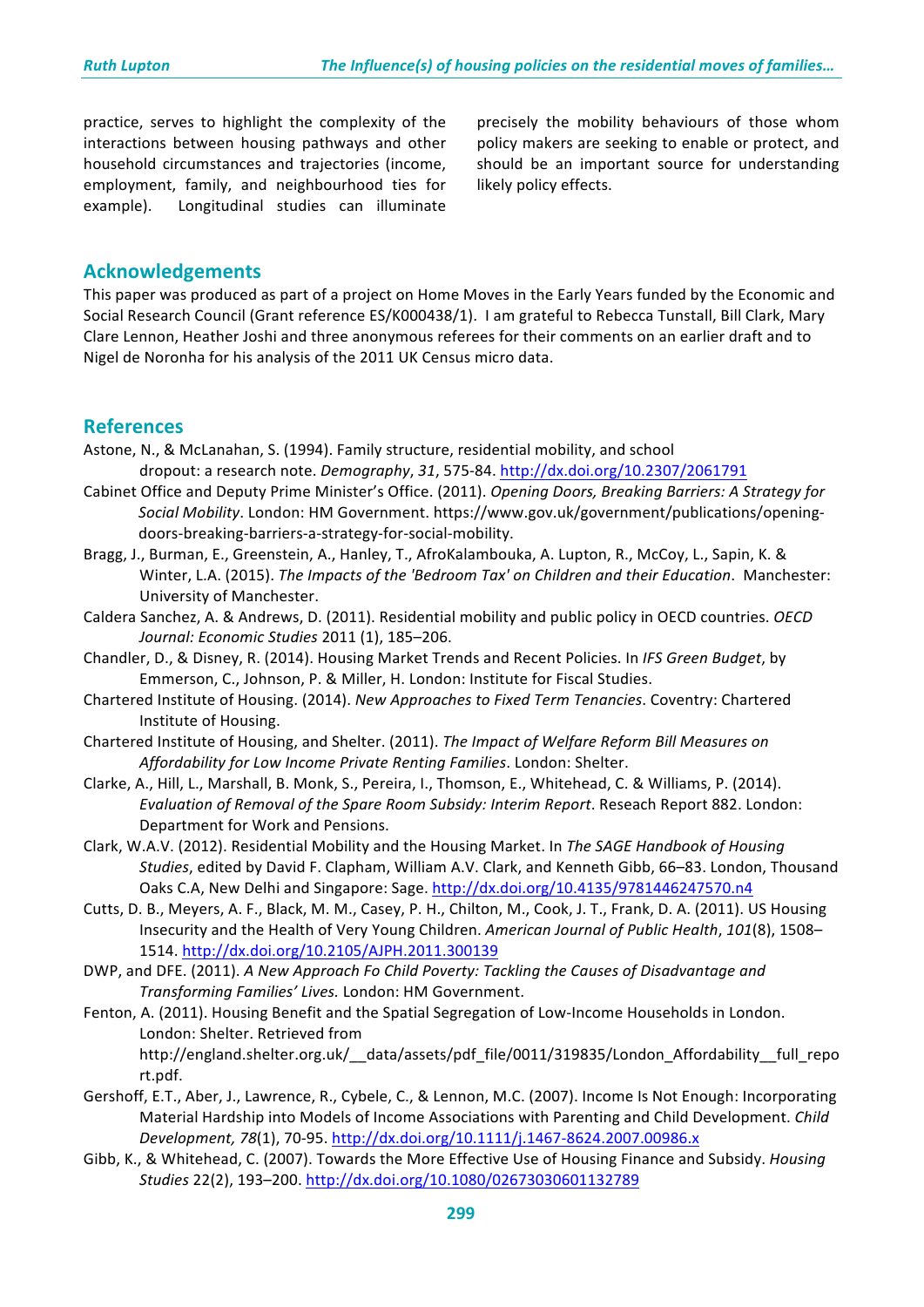- Grant Thornton. (2014). *Reaping the Benefits? First Impressions of the Impact of Welfare Reform*. London: Grant Thornton.
- Hamnett, C. (2010). Moving the Poor Out of Central London? The Implications of the Coalition Government's Cuts to Housing Benefits. *Environment and Planning, A42* (12): 2809–19. http://dx.doi.org/10.1068/a43511
- Herden, E., Power, A., & Provan, B. (2015). Is Welfare Reform Working?: *Impacts on Working Age Tenants: A Study of SW HAILO. CASEreport 90.* London: Centre for Analysis of Social Exclusion.
- Hills, J. (1996). New Inequalities: The Changing Distribution of Income and Wealth in the United Kingdom. York: Joseph Rowntree Foundation. http://dx.doi.org/10.1017/CBO9780511521935
- Hills, J. (2007). Ends and Means: The Future Roles of Social Housing in England. *CASEreport 34.* London: Centre for Analysis of Social Exclusion.
- Jelleyman, T., & Spencer, N. (2008). Residential mobility in childhood and health outcomes: A systematic review. Journal of Epidemiology and Community Health, 62, 584-592. http://dx.doi.org/10.1136/jech.2007.060103
- Kemp, P., Cole, I., Beatty, C., & Foden, M. (2014). *The Impact of Changes to the Local Housing Allowance in* the Private Rented Sector: The Response of Tenants. London: Department for Work and Pensions.
- Leishman, C., & Rowley, S. (2012). Affordable Housing. In Clapham, D., Clark, W., Gibb, K. (Eds.) The SAGE Handbook of Housing Studies, 379–96. London, Thousand Oaks C.A, New Delhi and Singapore: Sage. http://dx.doi.org/10.4135/9781446247570.n20
- Lupton, R. (2003). *Poverty Street: The Dynamics of Neighbourhood Decline and Renewal*. Bristol: The Policy Press.
- Lupton, R., Fenton, A., & Fitzgerald, A. (2013). Labour's Record on Neighbourhood Renewal in England: Policy, Spending and Outcomes 1997-2010. *Social Policy in a Cold Climate Working Paper WP06*. London: CASE, LSE.
- Lupton, R., & Fitzgerald, A. (2015). The Coalition's Record on Regeneration and Neighbourhood Renewal. Social Policy in a Cold Climate Working Paper 19. London: Centre for Analysis of Social Exclusion.
- Lupton, R. & Thomson, S. (2015). Socio-Economic Inequalities in English Schooling under the Coalition Government 2010-2015. London Review of Education forthcoming.
- NAO. (2014). *The Help to Buy Equity Scheme*. London: National Audit Office.
- Power, A., Provan, B., Herden, E., and Serle, N. (2014). *The Impact of Welfare Reform on Social Landlords and Tenants*. York: Joseph Rowntree Foundation.
- Social Exclusion Unit. (1998). *Bringing Britain Together: A National Strategy for Neighbourhood Renewal. CM* **4045.** London: Social Exclusion Unit.
- Tunstall, R. (2015). *The Coalition's Record on Housing: Policy, Spending and Outcomes 2010-2015*. London: Centre for Analysis of Social Exclusion.
- Wilcox, S. (2014). *Housing Benefit Size Criteria: Impacts for Social Sector Tenants and Options for Reform.* York: Joseph Rowntree Foundation.
- Yates, J. (2012). Housing Subsidies. In Clapham, D., Clark, W., Gibb, K. (Eds.) The SAGE Handbook of Housing *Studies*, 397–418. London, Thousand Oaks C.A. New Delhi and Singapore: Sage. http://dx.doi.org/10.4135/9781446247570.n21
- Ziol-Guest, K. M., & McKenna, C. C. (2014). Early childhood housing instability and school readiness. *Child Development, 85*, 103-113. http://dx.doi.org/10.1111/cdev.12105

# **Endnotes**

<sup>i</sup> I use the term 'moving home' as a shorthand for 'residential mobility'. It does not infer 'moving back home', for example to a parental address.

<sup>ii</sup> For the benefit of readers outside the UK, it should be noted that since the devolution of powers from the Westminster government to the Scottish Parliament and Welsh and Northern Ireland Assemblies at the end of the 1990s, housing has been a devolved responsibility. Thus this paper refers to UK policy up until